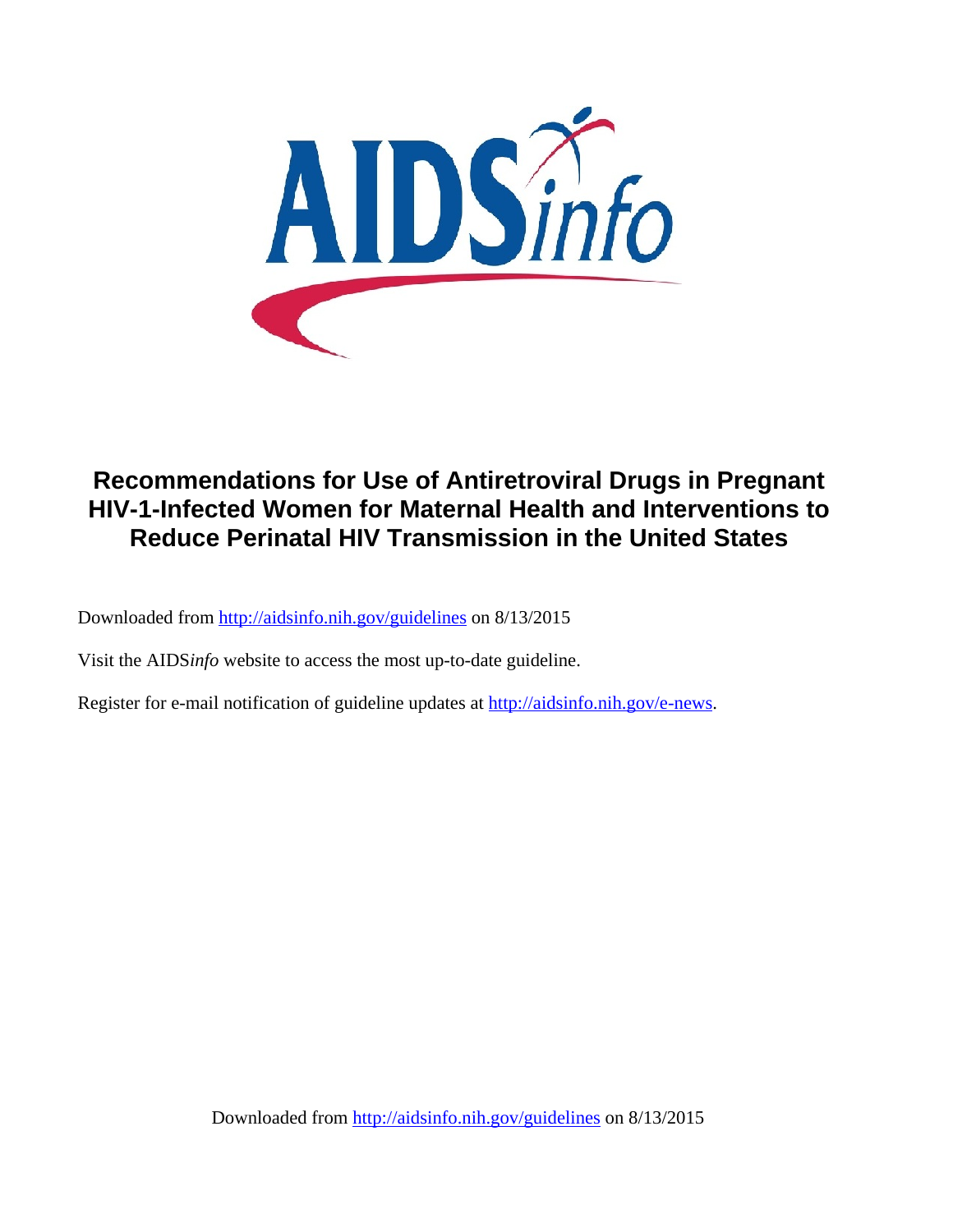# **Preconception Counseling and Care for HIV-Infected Women of Childbearing Age (Last updated August 6, 2015; last reviewed August 6, 2015)**

### **Panel's Recommendations**

- Discuss childbearing intentions with all women of childbearing age on an ongoing basis throughout the course of their care **(AIII)**.
- Provide information about effective and appropriate contraceptive methods to reduce the likelihood of unintended pregnancy **(AI)**.
- During preconception counseling, include information on safer sexual practices and elimination of alcohol, illicit drugs, and smoking **(AII)**.
- All HIV-infected women contemplating pregnancy should be receiving combination antiretroviral therapy (cART) and have a plasma viral load below the limit of detection prior to conception **(AII)**.
- When selecting or evaluating cART for HIV-infected women of childbearing age, consider a regimen's effectiveness, a woman's hepatitis B status, teratogenic potential of the drugs in the cART regimen, and possible adverse outcomes for the mother and fetus **(AII)**.
- HIV infection does not preclude the use of any contraceptive method **(AII)**. However, drug-drug interactions between hormonal contraceptives and cART should be taken into account.

*Rating of Recommendations: A = Strong; B = Moderate; C = Optional*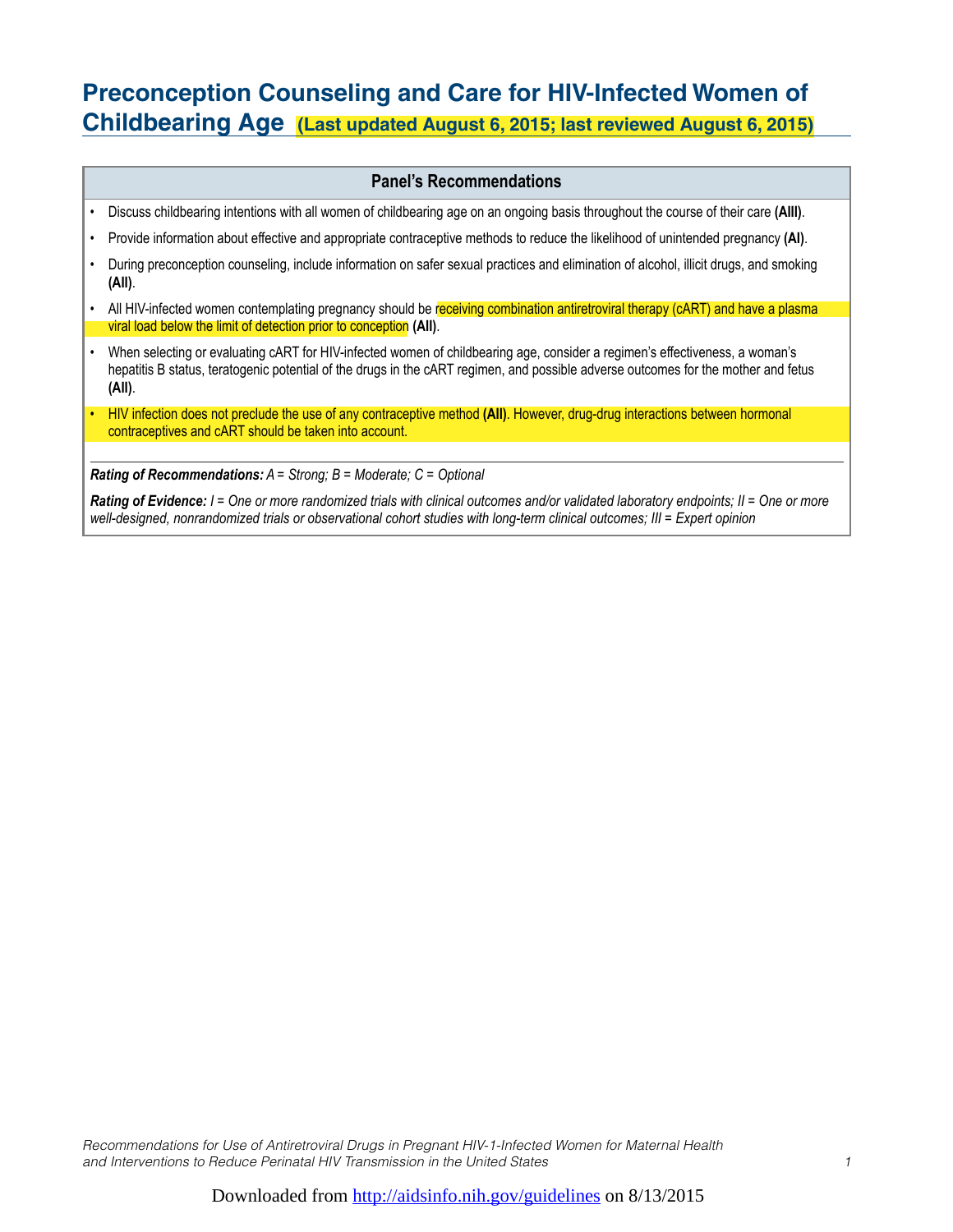# **Reproductive Options for HIV-Concordant and Serodiscordant Couples (Last updated August 6, 2015; last reviewed August 6, 2015)**

#### **Panel's Recommendations**

#### For Couples Who Want to Conceive

*For Concordant (Both Partners are HIV-Infected) and Discordant Couples:*

- Expert consultation is recommended so that approaches can be tailored to couples' specific needs **(AIII)**.
- Partners should be screened and treated for genital tract infections before attempting to conceive **(AII)**.
- The HIV-infected partner(s) should attain maximum viral suppression before attempting conception **(AIII)**.

*For Discordant Couples:*

- The HIV-infected partner should be receiving combination antiretroviral therapy and demonstrate sustained suppression of plasma viral load below the limits of detection **(AI)**.
- Periconception administration of antiretroviral pre-exposure prophylaxis for HIV-uninfected partners may offer an additional tool to reduce the risk of sexual transmission **(CIII)**. The utility of pre-exposure prophylaxis for the uninfected partner when the infected partner is receiving combination antiretroviral therapy with maximal viral suppression has not been studied.

*Discordant Couples with HIV-Infected Women:*

• The safest conception option is artificial insemination, including the option of self-insemination with a partner's sperm during the periovulatory period **(AIII)**.

*Discordant Couples with HIV-Infected Men:*

- The use of donor sperm from an HIV-uninfected man with artificial insemination is the safest option **(AIII)**.
- When the use of donor sperm is unacceptable, the use of sperm preparation techniques coupled with either intrauterine insemination or *in vitro* fertilization should be considered **(AII)**.
- Semen analysis is recommended for HIV-infected men before conception is attempted to prevent unnecessary exposure to infectious genital fluid when the likelihood of conception is low because of semen abnormalities **(AIII)**.

*Rating of Recommendations: A = Strong; B = Moderate; C = Optional*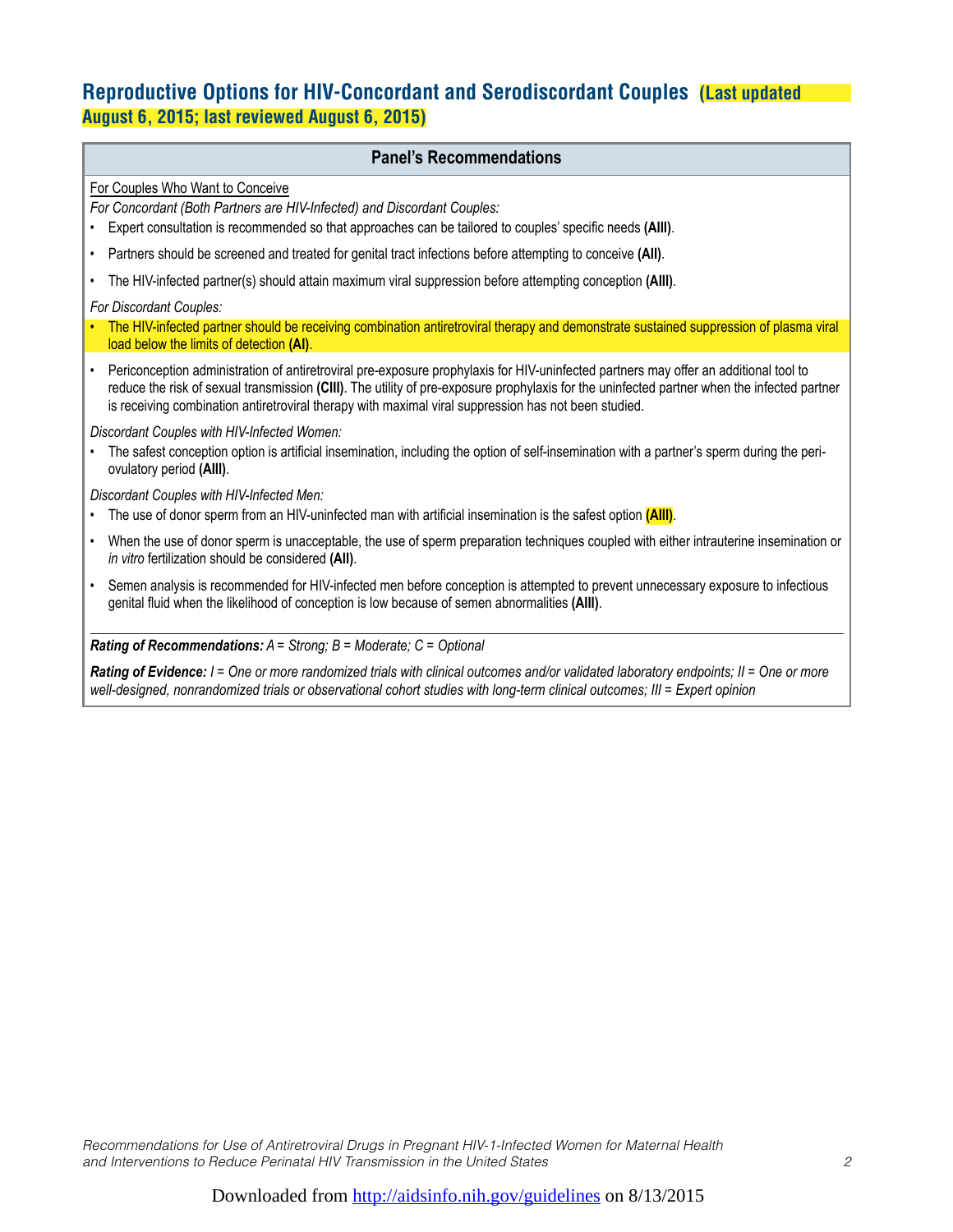# **General Principles Regarding Use of Antiretroviral Drugs During Pregnancy**

### **Panel's Recommendations**

- Initial evaluation of HIV-infected pregnant women should include assessment of HIV disease status and recommendations regarding initiation of combination antiretroviral therapy (cART) or the need for any modification if currently receiving cART **(AIII)**. The National Perinatal HIV Hotline (888-448-8765) provides free clinical consultation on all aspects of perinatal HIV care.
- All pregnant HIV-infected women should receive cART to prevent perinatal transmission regardless of plasma HIV RNA copy number or CD4 T lymphocyte count **(AI)**. The goal of cART is to maintain a viral load below the limit of detection throughout pregnancy.
- Combined antepartum, intrapartum, and infant antiretroviral prophylaxis is recommended because antiretroviral drugs reduce perinatal transmission by several mechanisms, including lowering maternal antepartum viral load and providing infant pre- and postexposure prophylaxis **(AI)**.
- The known benefits and potential risks of all medication use, including antiretroviral use, during pregnancy should be discussed with all HIV-infected women **(AIII)**.
- The importance of adherence to antiretroviral regimens should be emphasized in patient counseling **(AII)**.
- Antiretroviral drug-resistance studies should be performed before starting or modifying ARV drug regimens in women whose HIV RNA levels are above the threshold for resistance testing (i.e., >500 to 1,000 copies/mL) (see Antiretroviral Drug Resistance and Resistance Testing in Pregnancy) **(AIII)**. In pregnant women not already receiving cART, consideration should be given to initiating cART before results of drug-resistance testing are available because earlier viral suppression has been associated with lower risk of transmission. If cART is initiated before results are available, the regimen should be modified, if necessary, based on resistance assay results **(BIII)**.
- Coordination of services among prenatal care providers, primary care and HIV specialty care providers, and when appropriate, mental health and drug abuse treatment services, and public assistance programs, is essential to ensure that infected women adhere to their antiretroviral drug regimens **(AIII)**.

*Rating of Recommendations: A = Strong; B = Moderate; C = Optional*

*Rating of Evidence: I = One or more randomized trials with clinical outcomes and/or validated laboratory endpoints; II = One or more well-designed, nonrandomized trials or observational cohort studies with long-term clinical outcomes; III = Expert opinion*

### *Teratogenicity* **(Last updated August 6, 2015; last reviewed August 6, 2015)**

#### **Panel's Recommendations**

- All cases of antiretroviral (ARV) drug exposure during pregnancy should be reported to the Antiretroviral Pregnancy Registry (see http://www.APRegistry.com) **(AIII)**.
- Non-pregnant women of childbearing potential should undergo pregnancy testing before initiation of efavirenz and receive counseling about the potential risk to the fetus and desirability of avoiding pregnancy while on efavirenz-containing regimens **(AIII)**.
	- Alternate ARV regimens that do not include efavirenz should be considered in women who are planning to become pregnant or are sexually active and not using effective contraception, assuming these alternative regimens are not thought to compromise a woman's health **(BIII)**.
- Efavirenz can be continued in women receiving an efavirenz-based regimen who present for antenatal care in the first trimester, because the risk of neural tube defects is restricted to the first 5 to 6 weeks of pregnancy. Pregnancy is rarely recognized before 5 to 6 weeks, and unnecessary changes in ARV drugs during pregnancy may be associated with loss of viral control and increased risk of perinatal transmission. In such situations, fetal ultrasound is recommended at 18 to 20 weeks to assess anatomy (see HIV-Infected Pregnant Women Who are Currently Receiving Antiretroviral Treatment) **(CIII)**.

*Rating of Recommendations: A = Strong; B = Moderate; C = Optional*

*Rating of Evidence: I = One or more randomized trials with clinical outcomes and/or validated laboratory endpoints; II = One or more well-designed, nonrandomized trials or observational cohort studies with long-term clinical outcomes; III = Expert opinion*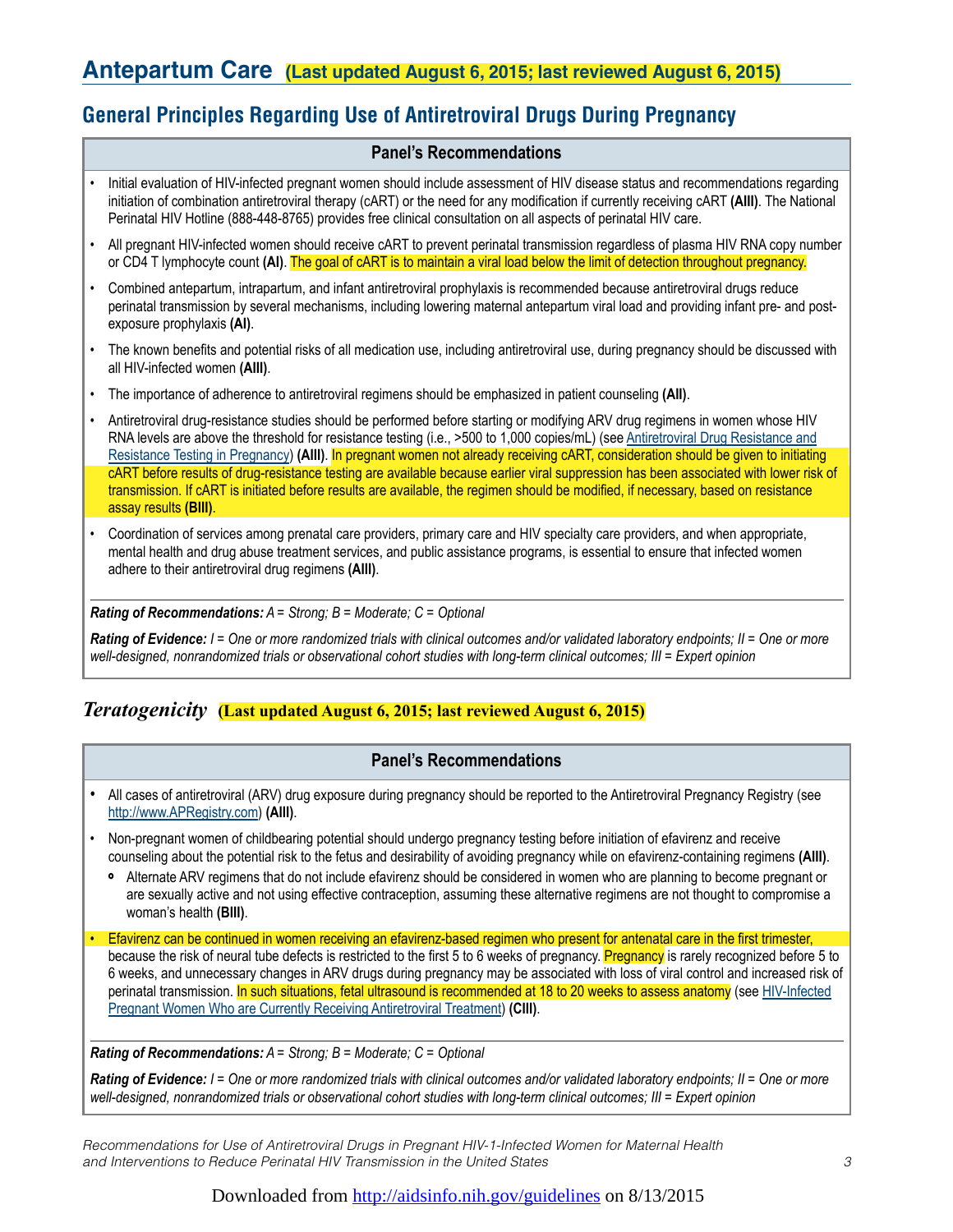# *Combination Antiretroviral Drug Regimens and Pregnancy Outcome* **(Last updated August 6, 2015; last reviewed August 6, 2015)**

#### **Panel's Recommendations**

• Clinicians should be aware of a possible small increased risk of preterm birth in pregnant women receiving protease-inhibitor (PI) based combination antiretroviral therapy. However, given the clear benefits of such regimens for both a woman's health and the prevention of perinatal transmission, PIs should not be withheld for fear of altering pregnancy outcome **(AII)**.

*Rating of Recommendations: A = Strong; B = Moderate; C = Optional*

*Rating of Evidence: I = One or more randomized trials with clinical outcomes and/or validated laboratory endpoints; II = One or more well-designed, nonrandomized trials or observational cohort studies with long-term clinical outcomes; III = Expert opinion*

### **Recommendations for Use of Antiretroviral Drugs during Pregnancy (Last updated August 6, 2015; last reviewed August 6, 2015)**

### **Panel's Recommendations**

- In general, the same regimens as recommended for treatment of non-pregnant adults should be used in pregnant women unless there are known adverse effects for women, fetuses, or infants that outweigh benefits **(AII)**.
- Multiple factors must be considered when choosing a regimen for a pregnant woman including comorbidities, convenience, adverse effects, drug interactions, resistance testing results, pharmacokinetics, and experience with use in pregnancy **(AIII)**.
- Pharmacokinetic changes in pregnancy may lead to lower plasma levels of drugs and necessitate increased dosages, more frequent dosing, or boosting, especially of protease inhibitors **(AII)**.

*Rating of Recommendations: A = Strong; B = Moderate; C = Optional*

*Rating of Evidence: I = One or more randomized trials with clinical outcomes and/or validated laboratory endpoints; II = One or more well-designed, nonrandomized trials or observational cohort studies with long-term clinical outcomes; III = Expert opinion*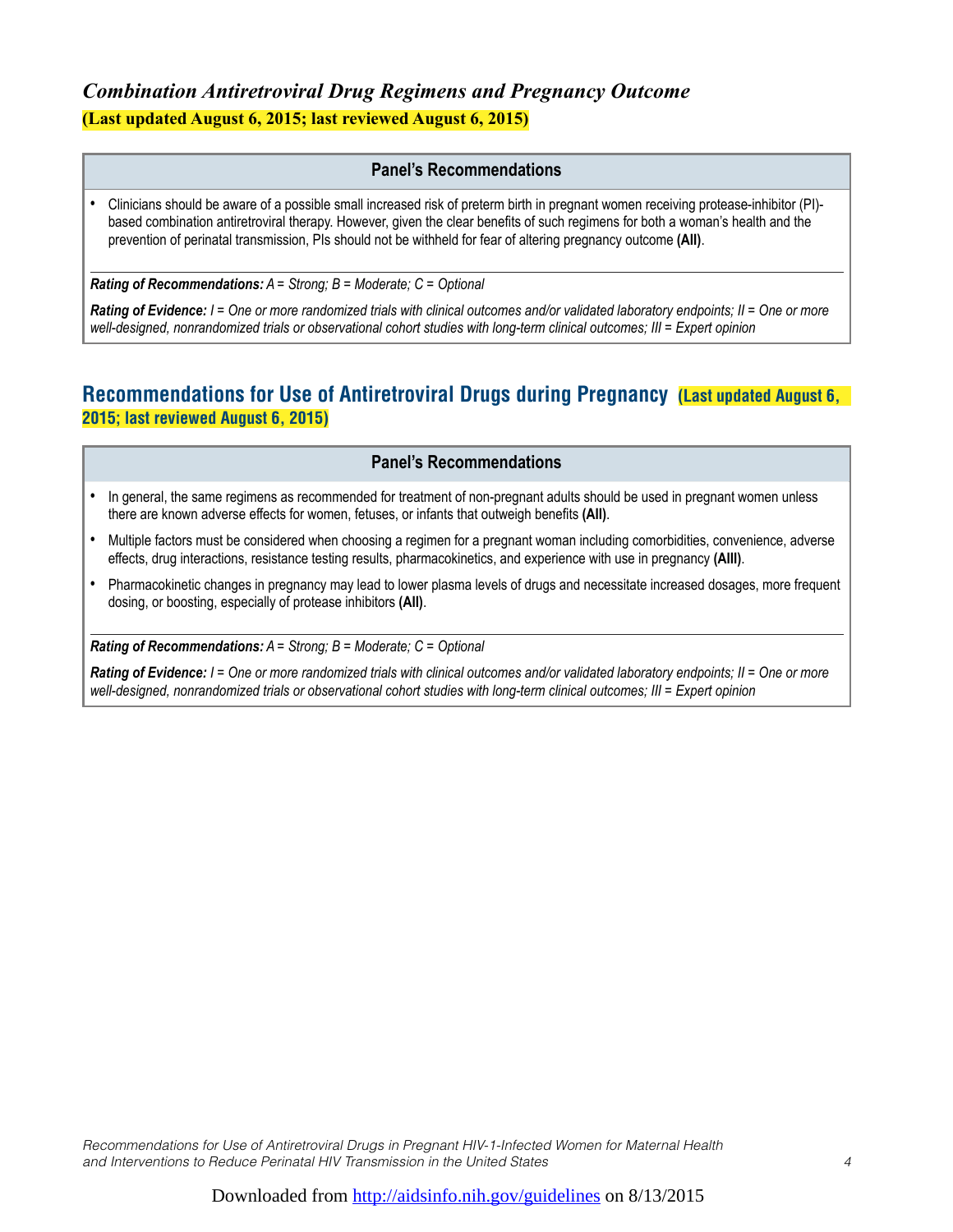# **HIV-Infected Pregnant Women Who Have Never Received Antiretroviral Drugs (Antiretroviral Naive) (Last updated August 6, 2015; last reviewed August 6, 2015)**

#### **Panel's Recommendations**

| All HIV-infected pregnant women should receive combination antiretroviral therapy ( <i>cART</i> ) to reduce the risk of perinatal<br>transmission of HIV (AI). The choice of regimen should take into account current adult treatment guidelines, what is known about the<br>use of specific drugs in pregnancy, and the risk of teratogenicity (see Table 6 and Table 7).                                                                                                                                                                                                                                    |
|---------------------------------------------------------------------------------------------------------------------------------------------------------------------------------------------------------------------------------------------------------------------------------------------------------------------------------------------------------------------------------------------------------------------------------------------------------------------------------------------------------------------------------------------------------------------------------------------------------------|
| Consideration should be given to initiating cART as soon as HIV is diagnosed during pregnancy; earlier viral suppression is                                                                                                                                                                                                                                                                                                                                                                                                                                                                                   |
| associated with lower risk of transmission. This decision may be influenced by CD4 T lymphocyte count, HIV RNA levels, and                                                                                                                                                                                                                                                                                                                                                                                                                                                                                    |
| maternal conditions (e.g., nausea and vomiting) (AIII). The benefits of early cART must be weighed against potential fetal effects of<br>drug exposure.                                                                                                                                                                                                                                                                                                                                                                                                                                                       |
| Antiretroviral drug-resistance studies should be performed to guide selection of antiretroviral regimens in women whose HIV RNA                                                                                                                                                                                                                                                                                                                                                                                                                                                                               |
| levels are above the threshold for resistance testing (i.e., $>500$ to 1,000 copies/mL) unless drug-resistance studies have already                                                                                                                                                                                                                                                                                                                                                                                                                                                                           |
| been performed (see Antiretroviral Drug Resistance and Resistance Testing in Pregnancy) (AI). If cART is initiated before the results                                                                                                                                                                                                                                                                                                                                                                                                                                                                         |
| of the drug-resistance assays are available, the antiretroviral regimen should be modified, if necessary, based on the resistance<br>assay results (BIII).                                                                                                                                                                                                                                                                                                                                                                                                                                                    |
| If there is no evidence of resistance, cART regimens that are preferred for the treatment of antiretroviral-naive HIV-infected pregnant<br>women include: a dual nucleoside reverse transcriptase inhibitor combination (abacavir/lamivudine, tenofovir disoproxil<br>fumarate/emtricitabine or lamivudine, or zidovudine/lamivudine) and either a ritonavir-boosted protease inhibitor (atazanavir/ritonavir<br>or darunavir/ritonavir), a non-nucleoside reverse transcriptase inhibitor (efavirenz initiated after 8 weeks of pregnancy), or an<br>integrase inhibitor (raltegravir) (see Table 6) (AIII). |

*Rating of Recommendations: A = Strong; B = Moderate; C = Optional*

*Rating of Evidence: I = One or more randomized trials with clinical outcomes and/or validated laboratory endpoints; II = One or more well-designed, nonrandomized trials or observational cohort studies with long-term clinical outcomes; III = Expert opinion*

# **HIV-Infected Pregnant Women Who Are Currently Receiving Antiretroviral Therapy (Last updated August 6, 2015; last reviewed August 6, 2015)**

### **Panel's Recommendations**

- In general, HIV-infected pregnant women receiving combination antiretroviral therapy (cART) who present for care during the first trimester should continue treatment during pregnancy, assuming the regimen is tolerated and effective in suppressing viral replication (HIV-1 viral load less than lower limits of detection of the assay) **(AII)**.
- The Panel recommends that efavirenz be continued in pregnant women receiving efavirenz-based cART who present for antenatal care in the first trimester, provided the regimen is achieving virologic suppression **(CIII)**.
- HIV antiretroviral drug-resistance testing should be performed to assist in the selection of active drugs when changing antiretroviral regimens in pregnant women on therapy with virologic failure and HIV RNA levels >1,000 copies/mL **(AI)**. In individuals with HIV RNA levels >500 but <1,000 copies/mL, testing may be unsuccessful but should still be considered **(BII)** (see Lack of Viral Suppression).

*Rating of Recommendations: A = Strong; B = Moderate; C = Optional*

*Rating of Evidence: I = One or more randomized trials with clinical outcomes and/or validated laboratory endpoints; II = One or more well-designed, nonrandomized trials or observational cohort studies with long-term clinical outcomes; III = Expert opinion*

*Recommendations for Use of Antiretroviral Drugs in Pregnant HIV-1-Infected Women for Maternal Health and Interventions to Reduce Perinatal HIV Transmission in the United States 5*

### Downloaded from http://aidsinfo.nih.gov/guidelines on 8/13/2015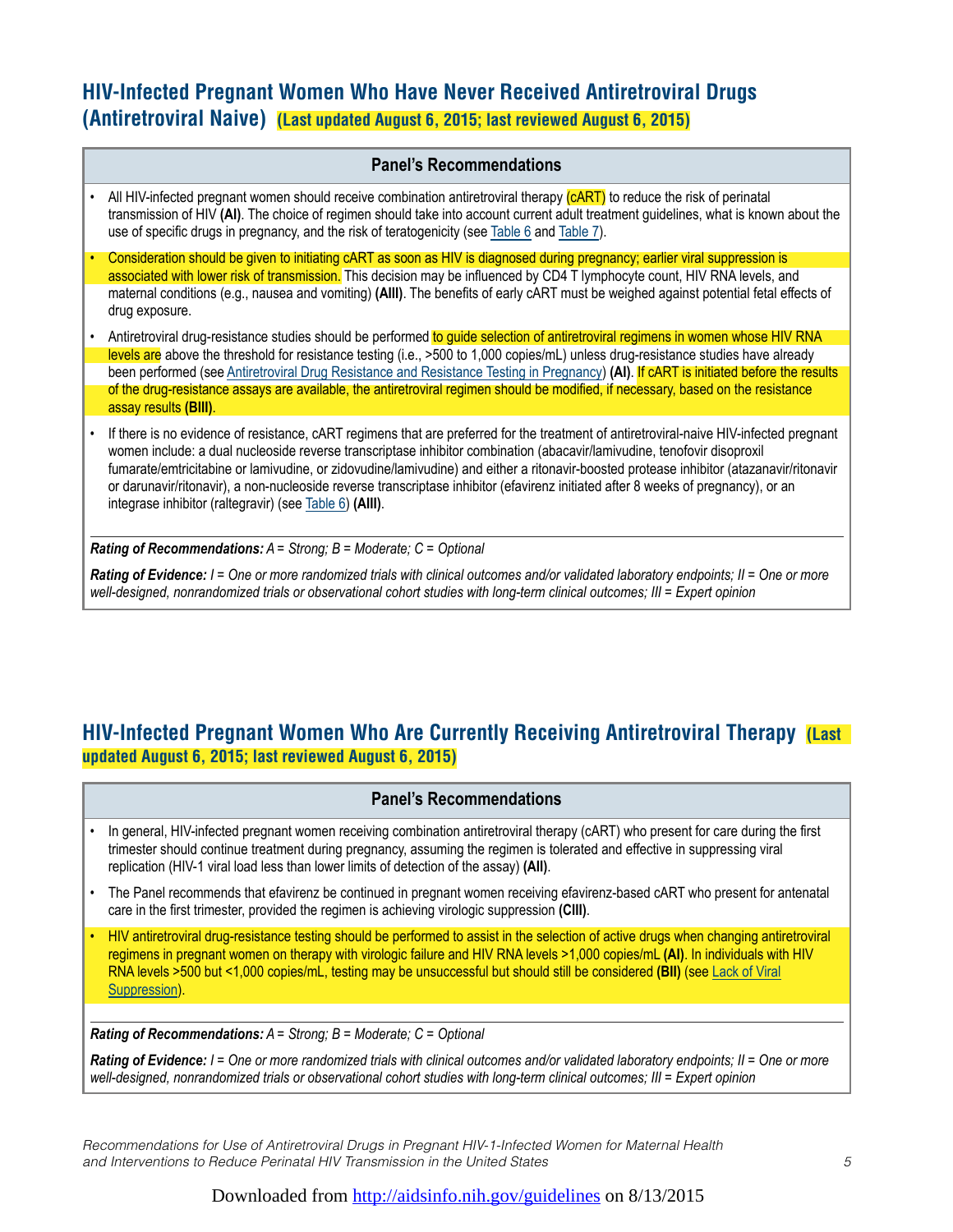# **HIV-Infected Pregnant Women Who Have Previously Received Antiretroviral Treatment or Prophylaxis but Are Not Currently Receiving Any Antiretroviral Medications (Last updated August 6, 2015; last reviewed August 6, 2015)**

#### **Panel's Recommendations**

- Obtain an accurate history of all prior antiretroviral regimens used for treatment of HIV disease or prevention of transmission, including virologic efficacy, tolerance to the medications, results of prior resistance testing, and any adherence issues **(AIII)**.
- If HIV RNA is above the threshold for resistance testing (i.e., >500 copies/mL), antiretroviral drug-resistance studies should be performed before starting an antiretroviral drug regimen (see Antiretroviral Drug Resistance and Resistance Testing in Pregnancy) **(AI)**.
- Consideration should be given to initiating combination antiretroviral therapy (cART) prior to receiving results of antiretroviral drugresistance studies in light of data demonstrating an association between earlier viral suppression and lower risk of HIV transmission. The antiretroviral regimen should be modified based on the results of the resistance assay, if necessary **(BIII)**.
- Choose and initiate a cART regimen based on results of resistance testing if available and prior history of cART while avoiding drugs with known adverse potential for the mother or fetus/infant **(AII)**.
- Consider obtaining a consultation with specialists in treatment of HIV infection about the choice of a cART regimen in women who previously received antiretroviral drugs **(BIII)**.
- Perform repeat antiretroviral drug-resistance testing **(AI)**, assess adherence, and consult with an HIV treatment specialist to guide changes in ARV drugs in women who do not achieve virologic suppression on their antiretroviral regimens **(AIII)** (see Monitoring of the Woman and Fetus During Pregnancy).

*Rating of Recommendations: A = Strong; B = Moderate; C = Optional*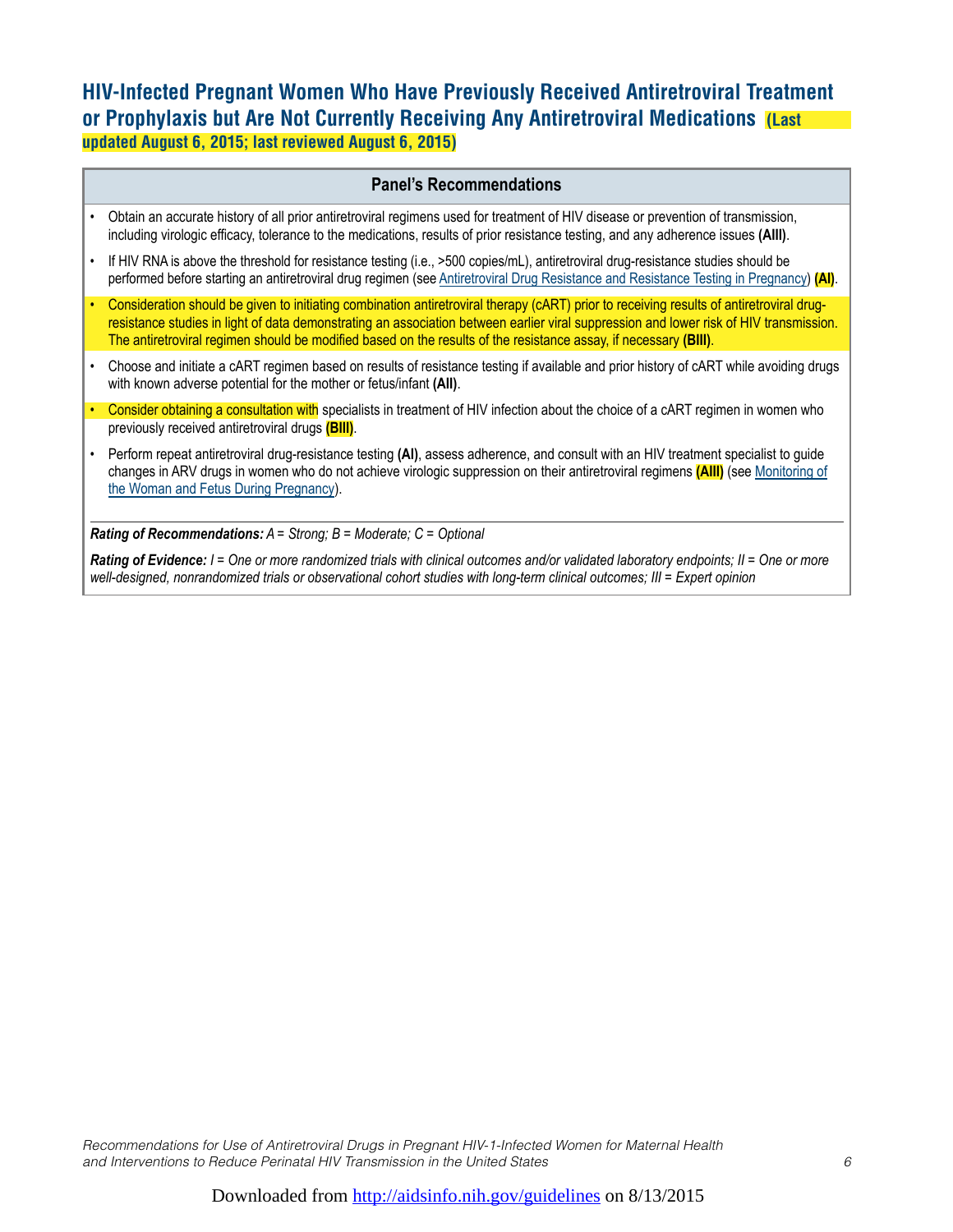### **Monitoring of the Woman and Fetus During Pregnancy (Last updated August 6, 2015; last reviewed August 6, 2015)**

#### **Panel's Recommendations**

| $\bullet$ | Plasma HIV RNA levels should be monitored at the initial visit (AI); 2 to 4 weeks after initiating (or changing) antiretroviral drug regimens<br>(BI); monthly until RNA levels are undetectable (BIII); and then at least every 3 months during pregnancy (BIII). HIV RNA levels also<br>should be assessed at approximately 34 to 36 weeks' gestation to inform decisions about mode of delivery (see Transmission and Mode |
|-----------|-------------------------------------------------------------------------------------------------------------------------------------------------------------------------------------------------------------------------------------------------------------------------------------------------------------------------------------------------------------------------------------------------------------------------------|
|           | of Delivery) and to inform decisions about optimal treatment of the newborn (see Infant ARV Prophylaxis) (AIII).                                                                                                                                                                                                                                                                                                              |
|           | • CD4 T lymphocyte (CD4) cell count should be monitored at the initial antenatal visit (AI) and at least every 3 months during<br>pregnancy (BIII). Monitoring of CD4 cell count can be performed every 6 months in patients on combination antiretroviral therapy<br>(cART) with consistently suppressed viral load who have CD4 counts well above the threshold for opportunistic infection risk) (CIII).                   |
|           | • Genotypic antiretroviral drug-resistance testing should be performed at baseline in all HIV-infected pregnant women with HIV RNA                                                                                                                                                                                                                                                                                            |
|           | levels >1,000 copies/mL (AI). In individuals with HIV RNA levels >500 but <1,000 copies/mL, testing may be unsuccessful but should<br>still be considered (BII). Tests should be performed whether the women are antiretroviral-naive or currently on therapy (AIII).                                                                                                                                                         |
| $\bullet$ | HIV drug-resistance studies should be performed before modifying antiretroviral regimens for those entering pregnancy with<br>detectable HIV RNA levels that are above the threshold for resistance testing (i.e., >500 to 1,000 copies/mL) while receiving<br>antiretroviral drugs. They should also be performed on women who have suboptimal viral suppression after starting ARV drugs<br>during pregnancy (All).         |
| $\bullet$ | Monitoring for complications of antiretroviral drugs during pregnancy should be based on what is known about the adverse effects of<br>the drugs a woman is receiving (AIII).                                                                                                                                                                                                                                                 |
| $\bullet$ | HIV-infected women taking cART during pregnancy should undergo standard glucose screening at 24 to 28 weeks' gestation (AIII).<br>Some experts would perform earlier glucose screening in women receiving ongoing protease inhibitor-based regimens initiated<br>before pregnancy, similar to recommendations for women with risk factors for glucose intolerance (BIII). For further information on                          |
|           | protease inhibitors see Combination Antiretroviral Drug Regimens and Pregnancy Outcome.                                                                                                                                                                                                                                                                                                                                       |

- Early ultrasound is recommended to confirm gestational age and, if scheduled cesarean delivery is necessary, to guide timing of the procedure (see Transmission and Mode of Delivery) **(AII)**.
- In women on effective cART, no perinatal transmissions have been reported after amniocentesis, but a small risk of transmission cannot be ruled out. Amniocentesis should be performed on HIV-infected women only after initiation of an effective cART regimen and, ideally, when HIV RNA levels are undetectable **(BIII)**. In women with detectable HIV RNA levels in whom amniocentesis is deemed necessary, consultation with an expert should be considered **(BIII)**.

*Rating of Recommendations: A = Strong; B = Moderate; C = Optional*

*Rating of Evidence: I = One or more randomized trials with clinical outcomes and/or validated laboratory endpoints; II = One or more well-designed, nonrandomized trials or observational cohort studies with long-term clinical outcomes; III = Expert opinion*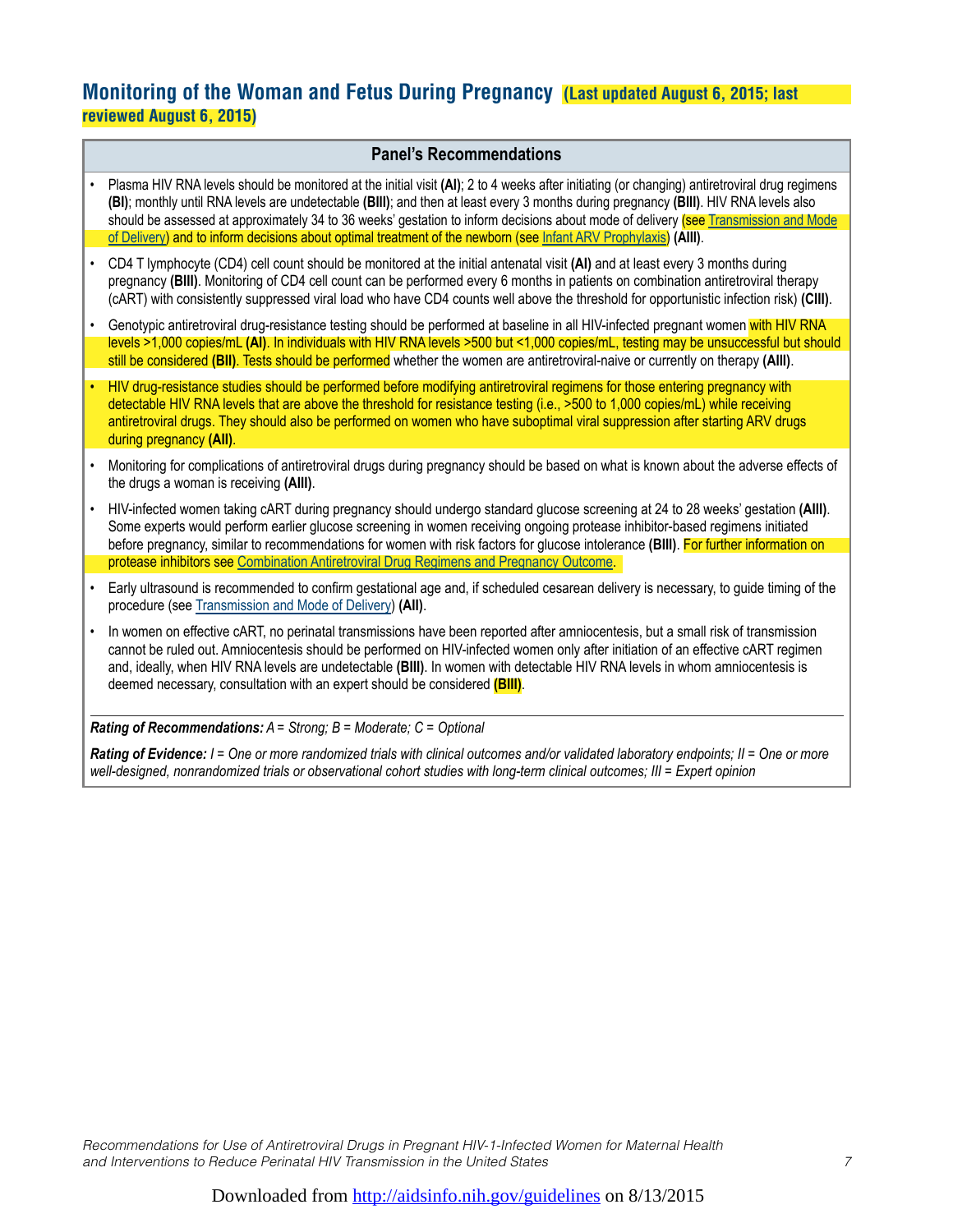# **Antiretroviral Drug Resistance and Resistance Testing in Pregnancy (Last updated August 6, 2015; last reviewed August 6, 2015)**

### **Panel's Recommendations**

- HIV drug-resistance studies should be performed before starting antiretroviral (ARV) regimens in all ARV-naive pregnant women whose HIV RNA levels are above the threshold for resistance testing (i.e., >500 to 1,000 copies/mL) unless they have already been tested for ARV resistance **(AIII)**.
- HIV drug-resistance studies should be performed before modifying ARV regimens for those entering pregnancy with detectable HIV RNA levels that are above the threshold for resistance testing (i.e., >500 to 1,000 copies/mL) while receiving ARV drugs or who have suboptimal virologic response to ARV drugs started during pregnancy **(AII)**.
- Combination antiretroviral therapy (cART) should be initiated in pregnant women prior to receiving results of ARV-resistance studies. The ARV regimen should be modified, if necessary, based on the results of the resistance assay **(BIII)**.
- Documented zidovudine resistance does not affect the indications for use of intrapartum zidovudine **(BIII)**.
- The optimal prophylactic regimen for newborns of women with ARV resistance is unknown. Therefore, ARV prophylaxis for an infant born to a woman with known or suspected drug resistance should be determined in consultation with a pediatric HIV specialist, preferably before delivery (see Infant Antiretroviral Prophylaxis) **(AIII)**.
- HIV-infected pregnant women should be given cART to maximally suppress viral replication, which is the most effective strategy for preventing development of resistance and minimizing risk of perinatal transmission **(AII)**.
- All pregnant and postpartum women should be counseled about the importance of adherence to prescribed ARV medications to reduce the potential for development of resistance **(AII)**.
- To minimize development of resistance, pregnant women who receive a non-nucleoside reverse transcriptase inhibitor (NNRTI) based cART regimen that is discontinued after delivery should receive either dual nucleoside analogue reverse transcriptase inhibitor agents alone **(AI)** or with a protease inhibitor **(BII)** for 7 to 30 days **(AII)** after stopping the NNRTI drug. The optimal interval between stopping an NNRTI and the other ARV drugs is unknown (see Stopping Antiretroviral Drugs During Pregnancy and Postpartum Follow-Up of HIV-Infected Women).

*Rating of Recommendations: A = Strong; B = Moderate; C = Optional*

*Rating of Evidence: I = One or more randomized trials with clinical outcomes and/or validated laboratory endpoints; II = One or more well-designed, nonrandomized trials or observational cohort studies with long-term clinical outcomes; III = Expert opinion*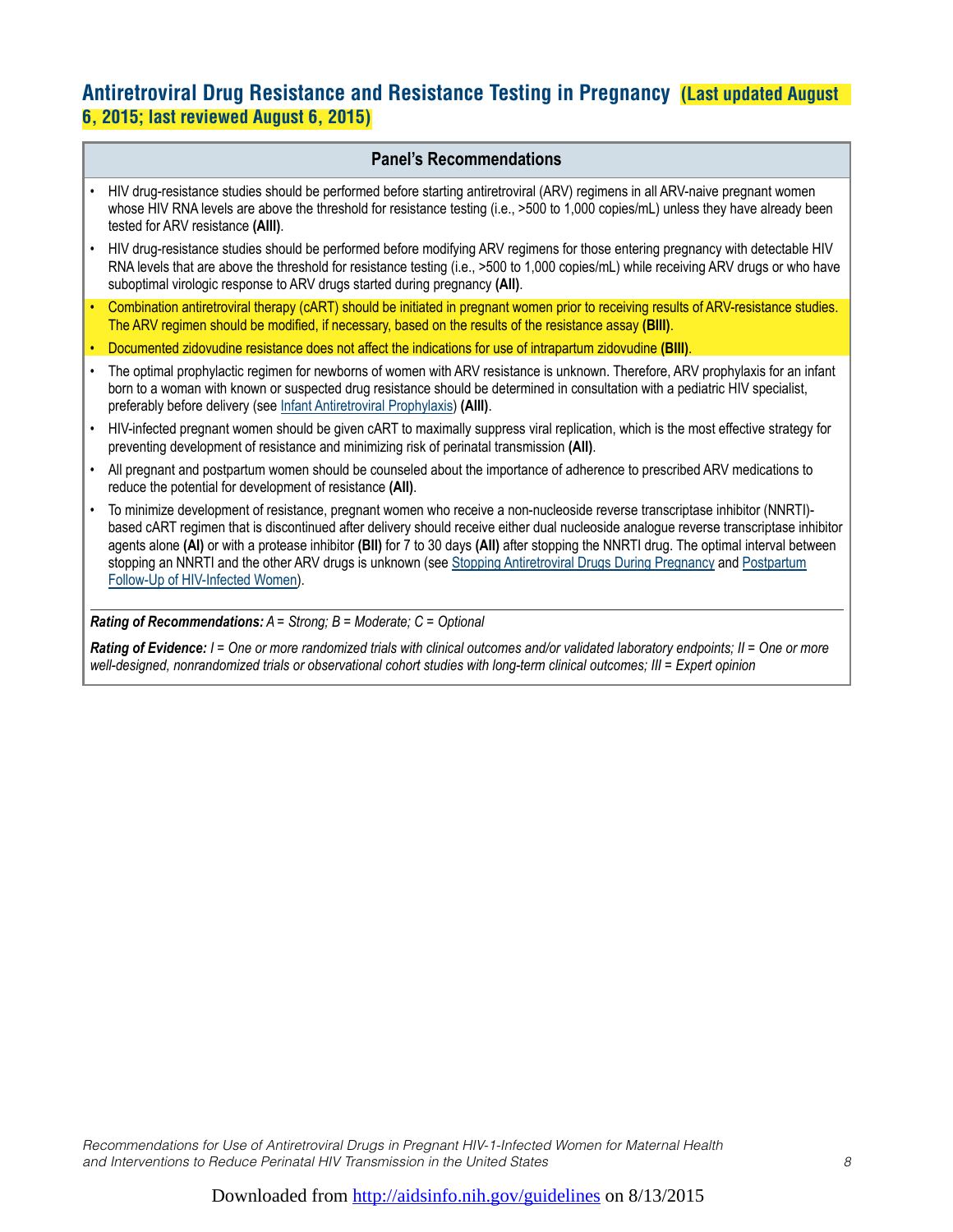### **Lack of Viral Suppression (Last updated August 6, 2015; last reviewed August 6, 2015)**

#### **Panel's Recommendations**

- Because maternal antenatal viral load correlates with risk of perinatal transmission of HIV, suppression of HIV RNA to undetectable levels should be achieved as rapidly as possible **(AII)**.
- If an ultrasensitive HIV RNA assay indicates failure of viral suppression (after an adequate period of treatment):
	- Assess adherence and resistance (if HIV RNA level is high enough for resistance testing) **(AII)**.
	- Consult an HIV treatment expert and consider possible antiretroviral regimen modification **(AIII)**.
- Scheduled cesarean delivery is recommended for HIV-infected pregnant women who have HIV RNA levels >1,000 copies/mL near the time of delivery **(AII)**.

*Rating of Recommendations: A = Strong; B = Moderate; C = Optional*

*Rating of Evidence: I = One or more randomized trials with clinical outcomes and/or validated laboratory endpoints; II = One or more well-designed, nonrandomized trials or observational cohort studies with long-term clinical outcomes; III = Expert opinion*

### **Stopping Antiretroviral Drugs during Pregnancy (Last updated August 6, 2015; last reviewed August 6, 2015)**

#### **Panel's Recommendations**

- HIV-infected women receiving combination antiretroviral therapy who present for care during the first trimester should continue treatment during pregnancy **(AII)**.
- If an antiretroviral drug regimen is stopped acutely for severe or life-threatening toxicity, severe pregnancy-induced hyperemesis unresponsive to antiemetics, or other acute illnesses that preclude oral intake, all antiretroviral drugs should be stopped simultaneously and ARV therapy should be reinitiated as soon as possible **(AIII)**.

*Rating of Recommendations: A = Strong; B = Moderate; C = Optional*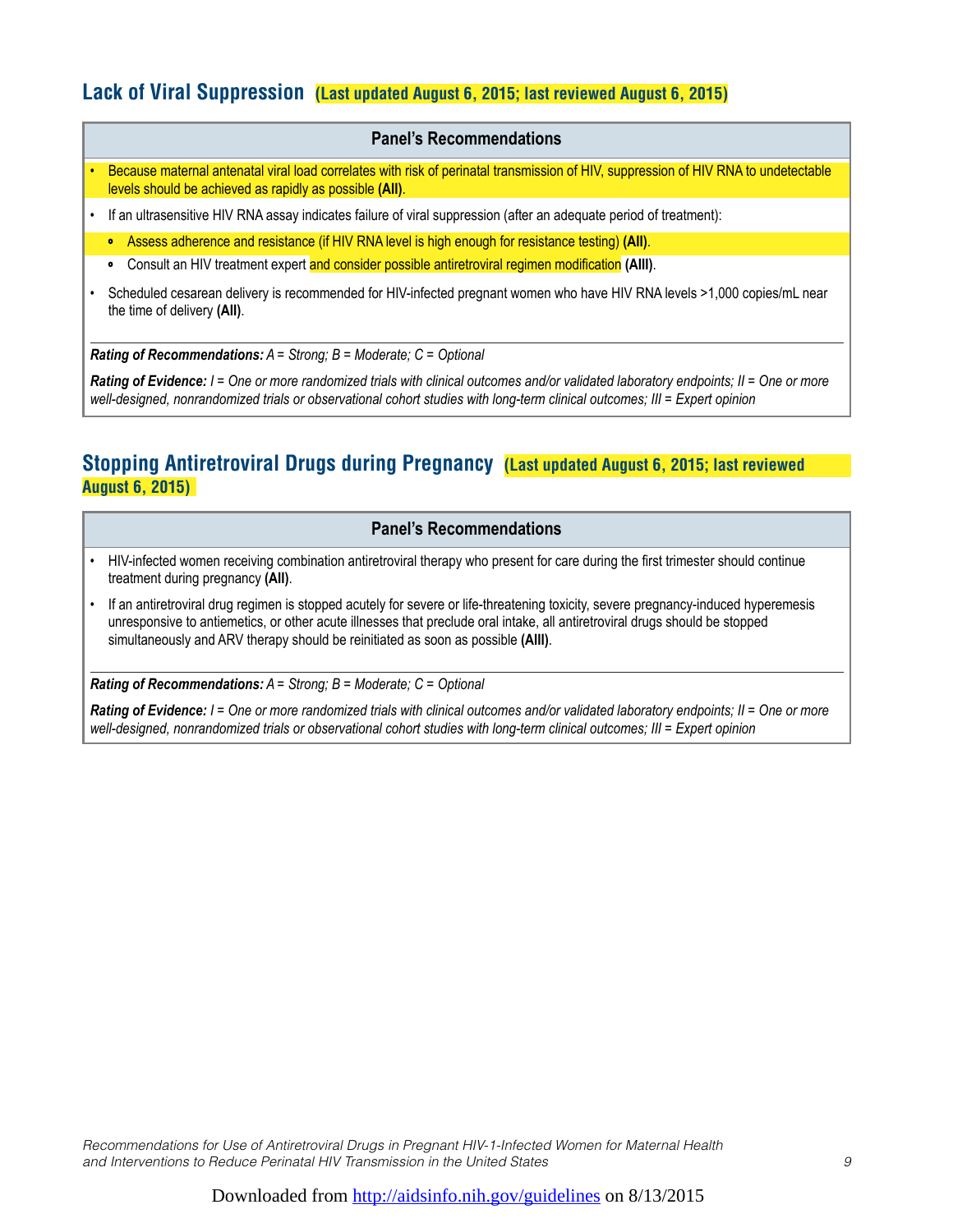### **HIV/Hepatitis B Virus Coinfection (Last updated August 6, 2015; last reviewed August 6, 2015)**

#### **Panel's Recommendations**

- All HIV-infected pregnant women should be screened during the current pregnancy for hepatitis B virus (HBV) and hepatitis C virus, unless they are known to be coinfected (see HIV/Hepatitis C Virus Coinfection) **(AIII)**.
- All HIV-infected pregnant women who screen negative for HBV (i.e., HBV surface antigen-negative, HBV core antibody-negative, and HBV surface antibody-negative) should receive the HBV vaccine series **(AII)**.
- Women with chronic HBV infection who have not already received the hepatitis A virus (HAV) vaccine series should be screened for immunity to HAV because they are at increased risk of complications from coinfection with other viral hepatitis infections **(AIII)**.
- Women with chronic HBV infection who are hepatitis A immunoglobulin G antibody-negative should receive the HAV vaccine series if they have never received it **(AII)**.
- The management of HIV/HBV coinfection in pregnancy is complex and consultation with an expert in HIV and HBV is strongly recommended **(AIII)**.
- Interferon alfa and pegylated interferon alfa are not recommended during pregnancy **(AII)**.
- All pregnant women with HIV/HBV coinfection should receive combination antiretroviral therapy (cART). Antepartum cART in HIV/HBV-coinfected pregnant women should include tenofovir disoproxil fumarate plus lamivudine or emtricitabine **(AI)**.
- Pregnant women with HIV/HBV coinfection receiving antiretroviral drugs should be counseled about signs and symptoms of liver toxicity, and liver transaminases should be assessed 1 month following initiation of antiretroviral drugs and at least every 3 months thereafter during pregnancy **(BIII)**.
- If antiretroviral drugs are discontinued postpartum in women with HIV/HBV coinfection, frequent monitoring of liver function tests for potential exacerbation of HBV infection is recommended, with prompt re-initiation of treatment for both HIV and HBV if a flare is suspected **(BIII)**.
- Decisions concerning mode of delivery in HIV/HBV-coinfected pregnant women should be based on standard obstetric and HIVrelated indications alone; HBV coinfection does not necessitate cesarean delivery, if not otherwise indicated (see Intrapartum Care) **(AIII)**.
- Within 12 hours of birth, infants born to women with HBV infection should receive hepatitis B immune globulin and should initiate the HBV vaccine series **(AI)**.

*Rating of Recommendations: A = Strong; B = Moderate; C = Optional*

*Rating of Evidence: I = One or more randomized trials with clinical outcomes and/or validated laboratory endpoints; II = One or more well-designed, nonrandomized trials or observational cohort studies with long-term clinical outcomes; III = Expert opinion*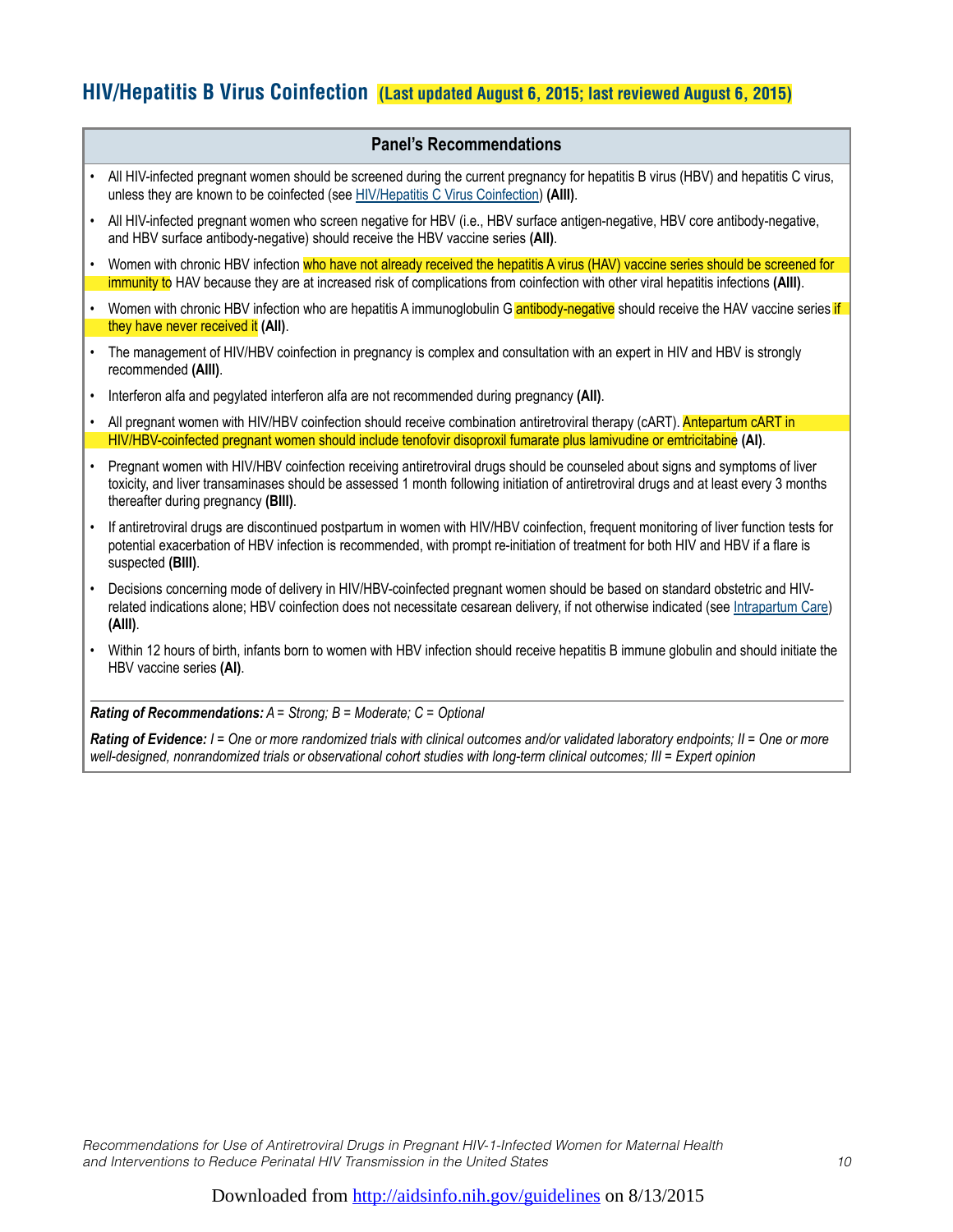# **HIV/Hepatitis C Virus Coinfection (Last updated August 6, 2015; last reviewed August 6, 2015)**

#### **Panel's Recommendations**

- All HIV-infected pregnant women should be screened during the current pregnancy for hepatitis B virus (HBV) and hepatitis C virus (HCV), unless they are known to be coinfected (see HIV/Hepatitis B Virus Coinfection section) **(AIII)**.
- Screening for HCV infection should use the most sensitive immunoassays licensed for detection of antibody to HCV (anti-HCV) in blood **(AIII)**.
- All HIV-infected pregnant women who screen negative for HBV (i.e., HBV surface antigen-negative, HBV core antibody-negative, and HBV surface antibody-negative) should receive the HBV vaccine series **(AII)**.
- Women with chronic HBV or HCV infection should also be screened for hepatitis A virus (HAV) because they are at increased risk of complications from coinfection with other viral hepatitis infections **(AIII)**.
- Women with chronic HCV who are negative for hepatitis A immunoglobulin G should receive the HAV vaccine series if they have never received it **(AII)**.
- The management of HIV/HCV coinfection in pregnancy is complex because currently approved medications for HCV are not recommended during pregnancy, and no safety data exist for use of the recently approved HCV oral medications in pregnant women **(AIII)**. If considering treatment of HCV in an HIV-coinfected pregnant woman, consultation with an expert in HIV and HCV is strongly recommended **(AIII)**.
- Interferon alfa and pegylated interferon alfa are not recommended and ribavirin is contraindicated during pregnancy **(AII)**.
- Recommendations for antiretroviral drug use during pregnancy are the same for HIV-infected women whether or not they have chronic HCV **(BIII)**.
- Pregnant women with HIV/HCV coinfection receiving antiretroviral drugs should be counseled about signs and symptoms of liver toxicity, and liver transaminases should be assessed 1 month following initiation of antiretroviral drugs and at least every 3 months thereafter during pregnancy **(BIII)**.
- Decisions concerning mode of delivery in HIV/HCV-coinfected pregnant women should be based on standard obstetric and HIVrelated indications alone; HCV coinfection does not necessitate cesarean delivery, if not otherwise indicated (see Intrapartum Care) **(AIII)**.
- Infants born to women with HIV/HCV coinfection should be evaluated for HCV infection with anti-HCV antibody testing after age 18 months **(AII)**. Infants who screen positive should undergo confirmatory HCV RNA testing. If earlier diagnosis is desired, HCV RNA virologic testing can be done after age 2 months **(AIII)**. Because HCV viremia can be intermittent, 2 negative HCV RNA tests at or after age 2 months, including 1 at or after age 12 months, are needed to definitively exclude HCV infection **(BIII)**. Children are considered to be HCV-infected if they have two or more positive HCV RNA results at any age, or are HCV antibody-positive beyond age 18 months **(AII)**.

#### *Rating of Recommendations: A = Strong; B = Moderate; C = Optional*

*Rating of Evidence: I = One or more randomized trials with clinical outcomes and/or validated laboratory endpoints; II = One or more well-designed, nonrandomized trials or observational cohort studies with long-term clinical outcomes; III = Expert opinion*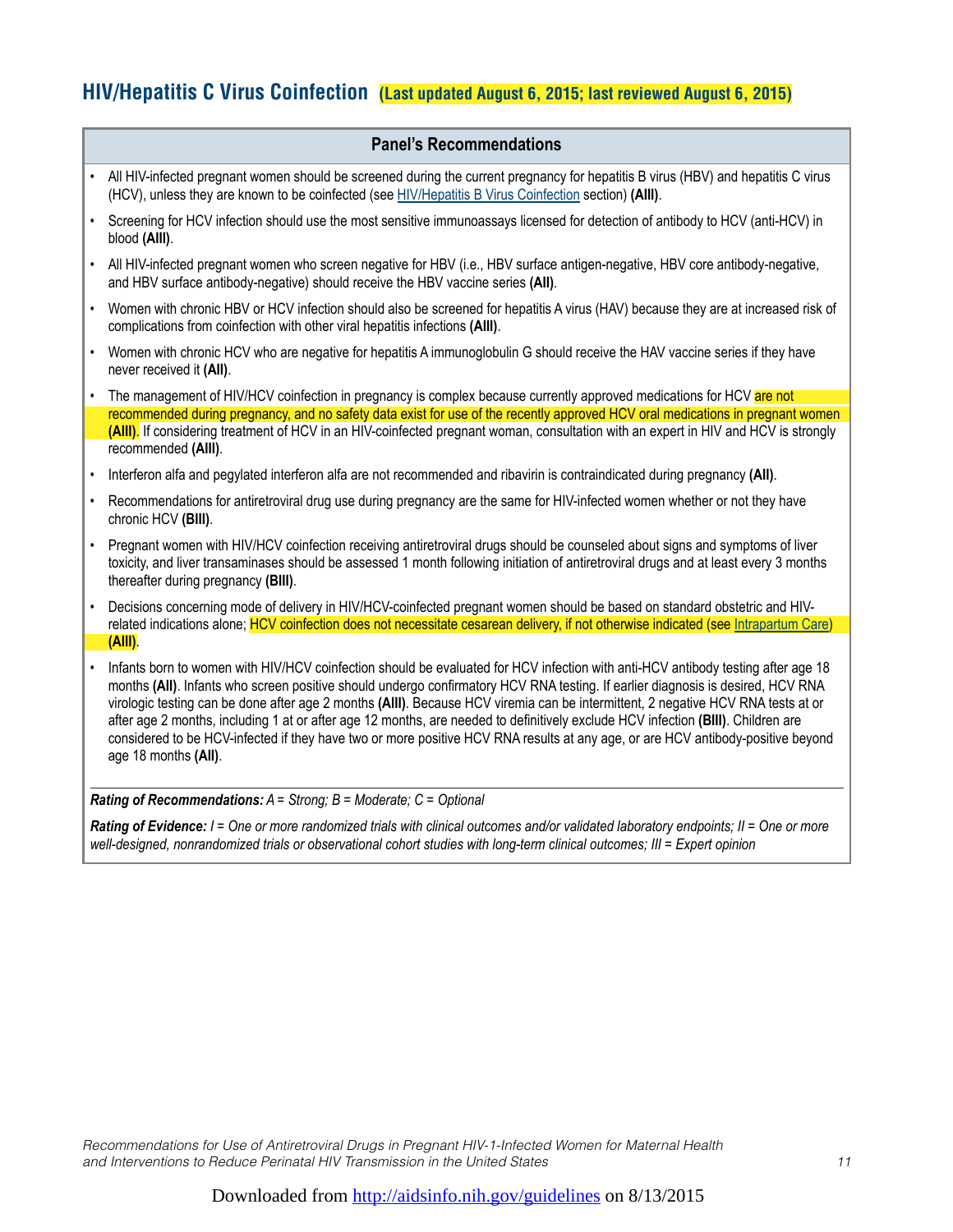### **HIV-2 Infection and Pregnancy (Last updated August 6, 2015; last reviewed August 6, 2015)**

#### **Panel's Recommendations**

- HIV-2 infection should be considered in pregnant women who are from—or have partners from—countries in which the disease is endemic and who have positive results on an HIV-1/HIV-2 antibody or HIV-1/HIV-2 antigen/antibody immunoassay. They should be tested with a supplemental HIV-1/HIV-2 antibody differentiation assay. If they are indeed HIV-2 infected it would show negative HIV-1 antibodies and positive HIV-2 antibodies **(AII)**.
- A regimen with two nucleoside reverse transcriptase inhibitors and a boosted protease inhibitor currently is recommended for HIV-2 infected pregnant women who require treatment for their own health because they have significant clinical disease or CD4 T lymphocyte cell (CD4) counts <500 cells/mm3 **(AIII)**.
- Lopinavir/ritonavir plus zidovudine/lamivudine or abacavir/lamivudine or tenofovir disoproxil fumarate/emtricitabine is the preferred combination antiretroviral therapy regimen for HIV-2-infected pregnant women who require treatment **(AIII)**.
- Optimal prophylactic regimens have not been defined for HIV-2-infected pregnant women who do not require treatment for their own health (i.e., CD4 counts >500 cells/mm<sup>3</sup> and no significant clinical disease). Experts have recommended the following approaches:
	- A boosted protease inhibitor-based regimen (two nucleoside reverse transcriptase inhibitors plus lopinavir/ritonavir) for prophylaxis, with the drugs stopped postpartum **(BIII)**; or
	- Zidovudine prophylaxis alone during pregnancy and intrapartum **(BIII).**
- Non-nucleoside reverse transcriptase inhibitors and enfuvirtide are not active against HIV-2 and should not be used for treatment or prophylaxis **(AIII)**.
- All infants born to HIV-2-infected mothers should receive the standard 6-week zidovudine prophylactic regimen **(BIII)**.
- In the United States, where safe infant formula is readily available, breastfeeding is not recommended for infants of HIV-2-infected mothers **(AIII)**.

#### *Rating of Recommendations: A = Strong; B = Moderate; C = Optional*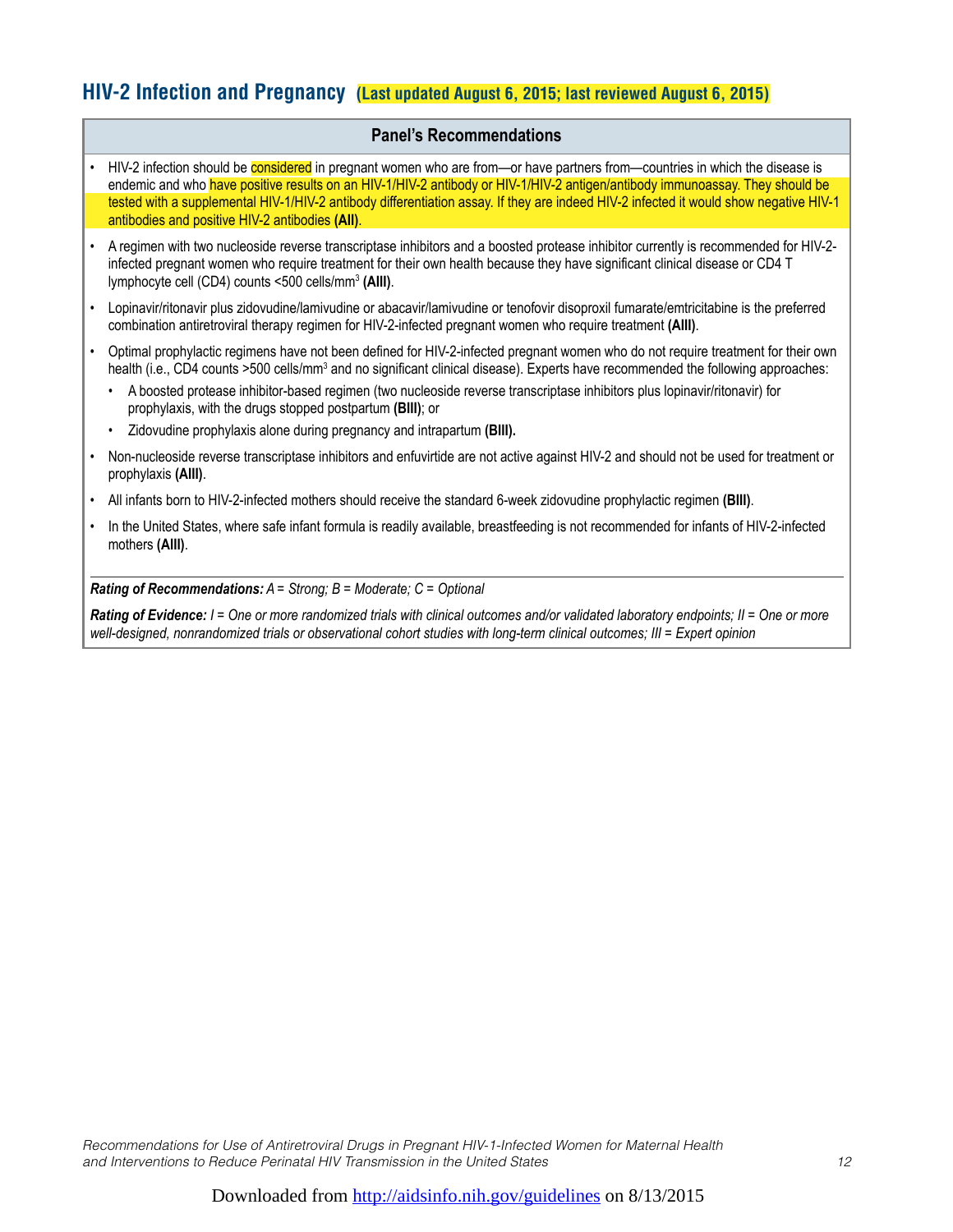### **Acute HIV Infection (Last updated August 6, 2015; last reviewed August 6, 2015)**

#### **Panel's Recommendations**

- When acute retroviral syndrome is suspected in pregnancy or during breastfeeding, a plasma HIV RNA test should be obtained in conjunction with a routine HIV antibody screening test or an antigen/antibody immunoassay test (see Identifying, Diagnosing, and Managing Acute HIV-1 Infection in the Adult and Adolescent Antiretroviral Guidelines, http://www.cdc.gov/hiv/pdf/HIVtestingAlgorithmRecommendation-Final.pdf) **(AII)**.
- Repeat HIV testing in the third trimester is recommended for pregnant women with initial negative HIV antibody tests who are known to be at risk of acquiring HIV, are receiving care in facilities that have an HIV incidence in pregnant women of at least 1 per 1,000 per year, are incarcerated, or who reside in jurisdictions with elevated HIV incidence (see Revised Recommendations for HIV Testing of Adults, Adolescents, and Pregnant Women in Health-Care Settings and http://www.cdc.gov/hiv/pdf/HIVtestingAlgorithmRecommendation-Final.pdf) **(AII)**.
- All pregnant women with acute or recent HIV infection should start a combination antiretroviral drug regimen as soon as possible to prevent perinatal transmission, with the goal of suppressing plasma HIV RNA to below detectable levels **(AI)**.
- In women with acute HIV infection, baseline genotypic resistance testing should be performed simultaneously with initiation of the combination antiretroviral regimen, and the antiretroviral regimen should be adjusted, if necessary, to optimize virologic response **(AIII)**.
- Because clinically significant resistance to protease inhibitors (PIs) is less common than resistance to non-nucleoside reverse transcriptase inhibitors in antiretroviral-naive individuals, a ritonavir-boosted, PI-based regimen should be initiated **(AIII)**.

*Rating of Recommendations: A = Strong; B = Moderate; C = Optional*

*Rating of Evidence: I = One or more randomized trials with clinical outcomes and/or validated laboratory endpoints; II = One or more well-designed, nonrandomized trials or observational cohort studies with long-term clinical outcomes; III = Expert opinion*

### **Intrapartum Care (Last updated August 6, 2015; last reviewed August 6, 2015)**

# **Intrapartum Antiretroviral Therapy/Prophylaxis**

#### **Panel's Recommendations**

- Women should continue their antepartum combination antiretroviral therapy (cART) drug regimen on schedule as much as possible during labor and before scheduled cesarean delivery **(AIII)**.
- Intravenous (IV) zidovudine should be administered to HIV-infected women with HIV RNA >1,000 copies/mL (or unknown HIV RNA) near delivery (AI), but is not required for HIV-infected women receiving cART regimens who have HIV RNA ≤1,000 copies/mL during late pregnancy and near delivery and no concerns regarding adherence to the **CART** regimen **(BII)**. Scheduled cesarean delivery at 38 weeks' gestation (compared to 39 weeks for most indications) is recommended for women who have HIV RNA >1,000 copies/mL near delivery (see Transmission and Mode of Delivery) **(AI)**.
- Women who present in labor with unknown HIV status should undergo expedited HIV testing **(AII)**. If the results are positive, a confirmatory HIV test should be done as soon as possible and maternal (IV zidovudine)/infant (combination antiretroviral [ARV] prophylaxis) ARV drugs should be initiated pending results of the confirmatory test **(AII)**. If the maternal confirmatory HIV test is positive, infant ARV drugs should be managed as discussed in the Infant Antiretroviral Prophylaxis section **(AI)**; if the maternal confirmatory HIV test is negative, the **maternal and** infant ARV drugs should be stopped.

*Rating of Recommendations: A = Strong; B = Moderate; C = Optional*

*Rating of Evidence: I = One or more randomized trials with clinical outcomes and/or validated laboratory endpoints; II = One or more well-designed, nonrandomized trials or observational cohort studies with long-term clinical outcomes; III = Expert opinion*

*Recommendations for Use of Antiretroviral Drugs in Pregnant HIV-1-Infected Women for Maternal Health and Interventions to Reduce Perinatal HIV Transmission in the United States 13*

### Downloaded from http://aidsinfo.nih.gov/guidelines on 8/13/2015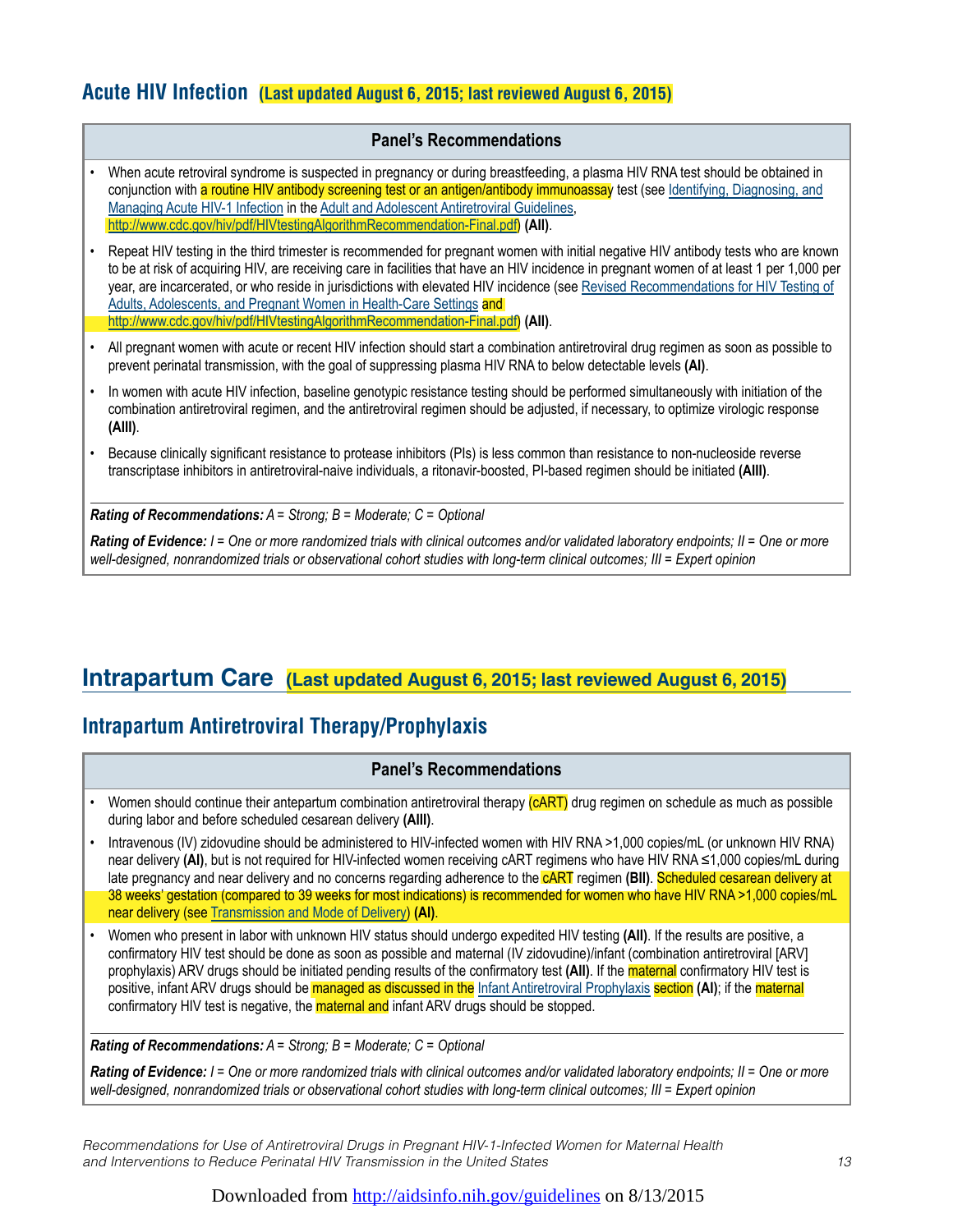### **Transmission and Mode of Delivery (Last updated August 6, 2015; last reviewed August 6, 2015)**

#### **Panel's Recommendations**

- Scheduled cesarean delivery at 38 weeks' gestation to minimize perinatal transmission of HIV is recommended for women with HIV RNA levels >1000 copies/mL or unknown HIV levels near the time of delivery, irrespective of administration of antepartum antiretroviral drugs **(AII)**. Scheduled cesarean delivery performed solely for prevention of perinatal transmission in women receiving combination antiretroviral therapy with HIV RNA ≤1000 copies/mL is not routinely recommended due to the low rate of perinatal transmission in this group and the potential for increased complications following cesarean delivery in HIV-infected women **(AII)**. In women with HIV RNA levels ≤1000 copies/mL, cesarean delivery performed for standard obstetrical indications should be scheduled at 39 weeks' gestation **(AII)**.
- Because there is insufficient evidence to determine whether cesarean delivery after rupture of membranes or onset of labor reduces the risk of perinatal HIV transmission, management of women originally scheduled for cesarean delivery who present with ruptured membranes or in labor must be individualized at the time of presentation **(BII)**. In these circumstances, consultation with an expert in perinatal HIV (e.g., telephone consultation with the National Perinatal HIV/AIDS Clinical Consultation Center at (888) 448-8765) may be helpful in rapidly developing an individualized plan.
- Women with HIV infection should be counseled that HIV infection may put them at higher risk of surgical complications of cesarean delivery **(AII)**.

*Rating of Recommendations: A = Strong; B = Moderate; C = Optional*

*Rating of Evidence: I = One or more randomized trials with clinical outcomes and/or validated laboratory endpoints; II = One or more well-designed, nonrandomized trials or observational cohort studies with long-term clinical outcomes; III = Expert opinion*

### **Other Intrapartum Management Considerations (Last updated August 6, 2015; last reviewed August 6, 2015)**

#### **Panel's Recommendations**

- The following should generally be avoided because of a potential increased risk of transmission, unless there are clear obstetric indications:
	- Artificial rupture of membranes **(BIII)**
	- Routine use of fetal scalp electrodes for fetal monitoring **(BIII)**
	- Operative delivery with forceps or a vacuum extractor and/or episiotomy **(BIII)**
- The antiretroviral drug regimen a woman is receiving should be taken into consideration when treating excessive postpartum bleeding resulting from uterine atony:
	- In women who are receiving a cytochrome P450 (CYP) 3A4 enzyme inhibitor such as a protease inhibitor, methergine should be used only if no alternative treatments for postpartum hemorrhage are available and the need for pharmacologic treatment outweighs the risks. If methergine is used, it should be administered in the lowest effective dose for the shortest possible duration **(BIII)**.
	- In women who are receiving a CYP3A4 enzyme inducer such as nevirapine, efavirenz, or etravirine, additional uterotonic agents may be needed because of the potential for decreased methergine levels and inadequate treatment effect **(BIII)**.

*Rating of Recommendations: A = Strong; B = Moderate; C = Optional*

*Rating of Evidence: I = One or more randomized trials with clinical outcomes and/or validated laboratory endpoints; II = One or more well-designed, nonrandomized trials or observational cohort studies with long-term clinical outcomes; III = Expert opinion*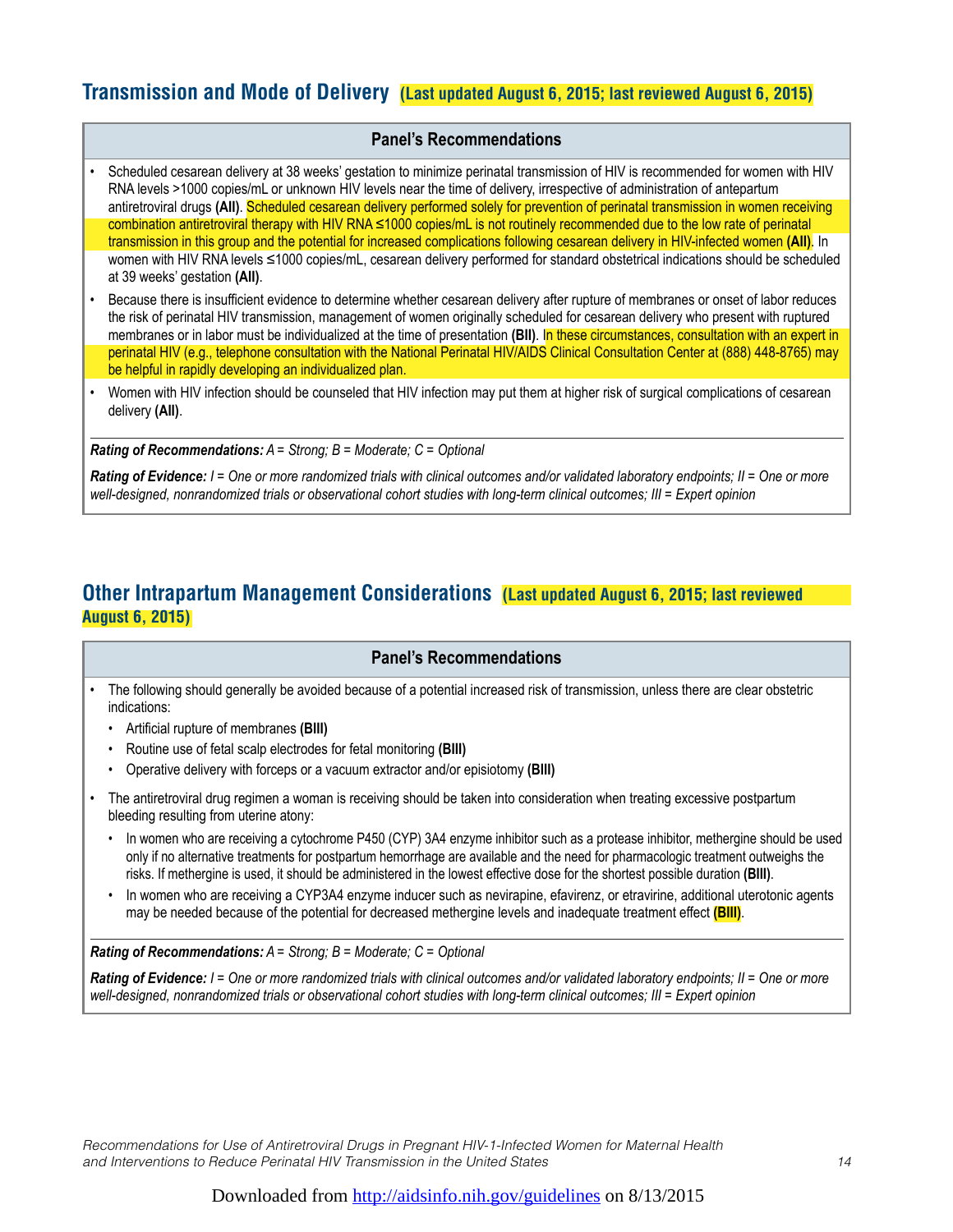# **Postpartum Care (Last updated August 6, 2015; last reviewed August 6, 2015)**

#### **Panel's Recommendations**

- Decisions regarding continuing combination antiretroviral therapy (cART) after delivery should be made in consultation with the woman and her HIV provider, ideally before delivery **(AIII)**. cART is currently recommended for all HIV-infected individuals to reduce the risk of disease progression and to prevent HIV sexual transmission **(AI)**. Decisions should take into account current recommendations for initiation of cART in adults, HIV RNA levels, adherence issues, whether a woman has an HIV-uninfected sexual partner, and patient preferences.
- Because the immediate postpartum period poses unique challenges to antiretroviral adherence, arrangements for new or continued supportive services should be made before hospital discharge for women continuing cART **(AII)**.
- Contraceptive counseling should be a critical aspect of postpartum care **(AIII)**.
- Women with a positive rapid HIV antibody test during labor require immediate linkage to HIV care and comprehensive follow-up, including confirmation of HIV infection. If infection is confirmed, a full health assessment is warranted, including evaluation for associated medical conditions, counseling related to newly diagnosed HIV infection, and assessment of need for cART and opportunistic infection prophylaxis **(AII)**.
- Breastfeeding is not recommended for HIV-infected women in the United States **(AII)**.

*Rating of Recommendations: A = Strong; B = Moderate; C = Optional*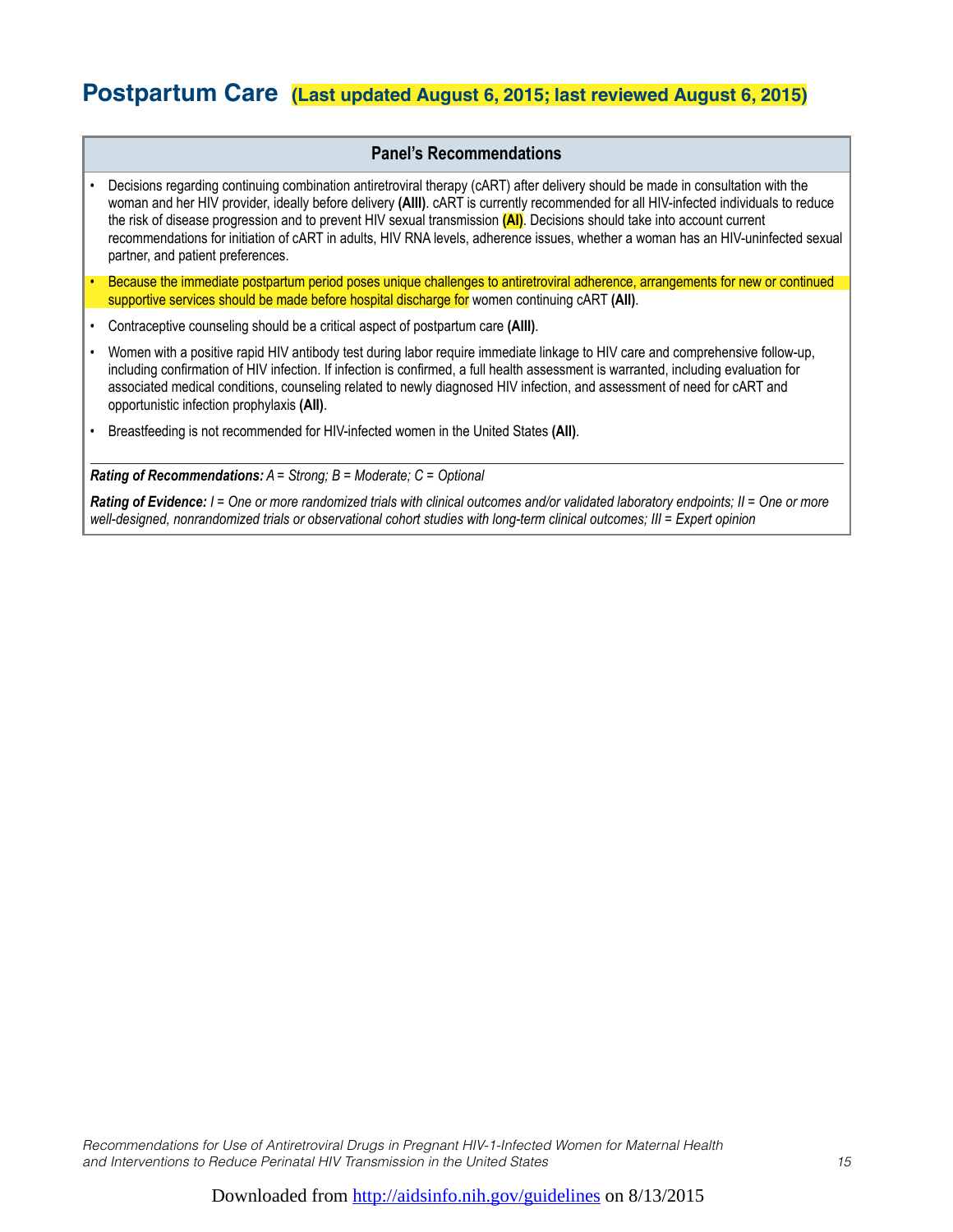# **Infant Antiretroviral Prophylaxis (Last Updated August 6, 2015; last reviewed August 6, 2015)**

#### **Panel's Recommendations**

- A 6-week neonatal zidovudine prophylaxis regimen is generally recommended for all HIV-exposed neonates to reduce perinatal transmission of HIV (AI). However, a 4-week neonatal zidovudine prophylaxis regimen can be considered for full-term infants when the mother has received standard combination antiretroviral therapy during pregnancy with consistent viral suppression and there are no concerns related to maternal adherence **(BII)**.
- Zidovudine, at gestational age-appropriate doses, should be initiated as close to the time of birth as possible, preferably within 6 to 12 hours of delivery **(AII)**.
- Infants at higher risk of HIV acquisition, including those born to HIV-infected women who have received only intrapartum antiretroviral drugs **(AI) or** have not received antepartum or intrapartum antiretroviral drugs **(AI) or** have received antepartum antiretroviral drugs but have had suboptimal viral suppression (>1000 copies/mL) near delivery **(BIII)**, should receive prophylaxis with zidovudine given for 6 weeks combined with three doses of nevirapine in the first week of life (i.e., at birth, 48 hours later, and 96 hours after the second dose), begun as soon after birth as possible.
- Some experts recommend triple-antiretroviral prophylaxis for infants at higher risk of acquisition (as described above) although there are no data demonstrating improved efficacy for a three-drug regimen over a two-drug regimen in prevention of transmission. A decision to administer triple-antiretroviral prophylaxis should be made only in consultation with a pediatric HIV specialist, preferably before delivery, and should be accompanied by parental counseling on the potential risks (e.g., neonatal toxicity), and benefits (e.g., prevention of perinatal transmission) of this approach **(BIII)**.
- For infants born to mothers with unknown HIV status, expedited HIV testing of mothers and/or infants is recommended as soon as possible, either during labor or after birth, with immediate initiation of infant antiretroviral prophylaxis if the initial expedited test is positive **(AII)**. If supplemental testing is negative, antiretroviral prophylaxis can be discontinued.
- In the United States, the use of antiretroviral drugs other than zidovudine and nevirapine cannot be recommended in premature infants as prophylaxis to prevent transmission because of lack of dosing and safety data **(BIII)**.
- The National Perinatal HIV Hotline (1-888-448-8765) provides free clinical consultation on all aspects of perinatal HIV, including infant care.

*Rating of Recommendations: A = Strong; B = Moderate; C = Optional*

*Rating of Evidence: I = One or more randomized trials with clinical outcomes and/or validated laboratory endpoints; II = One or more well-designed, nonrandomized trials or observational cohort studies with long-term clinical outcomes; III = Expert opinion*